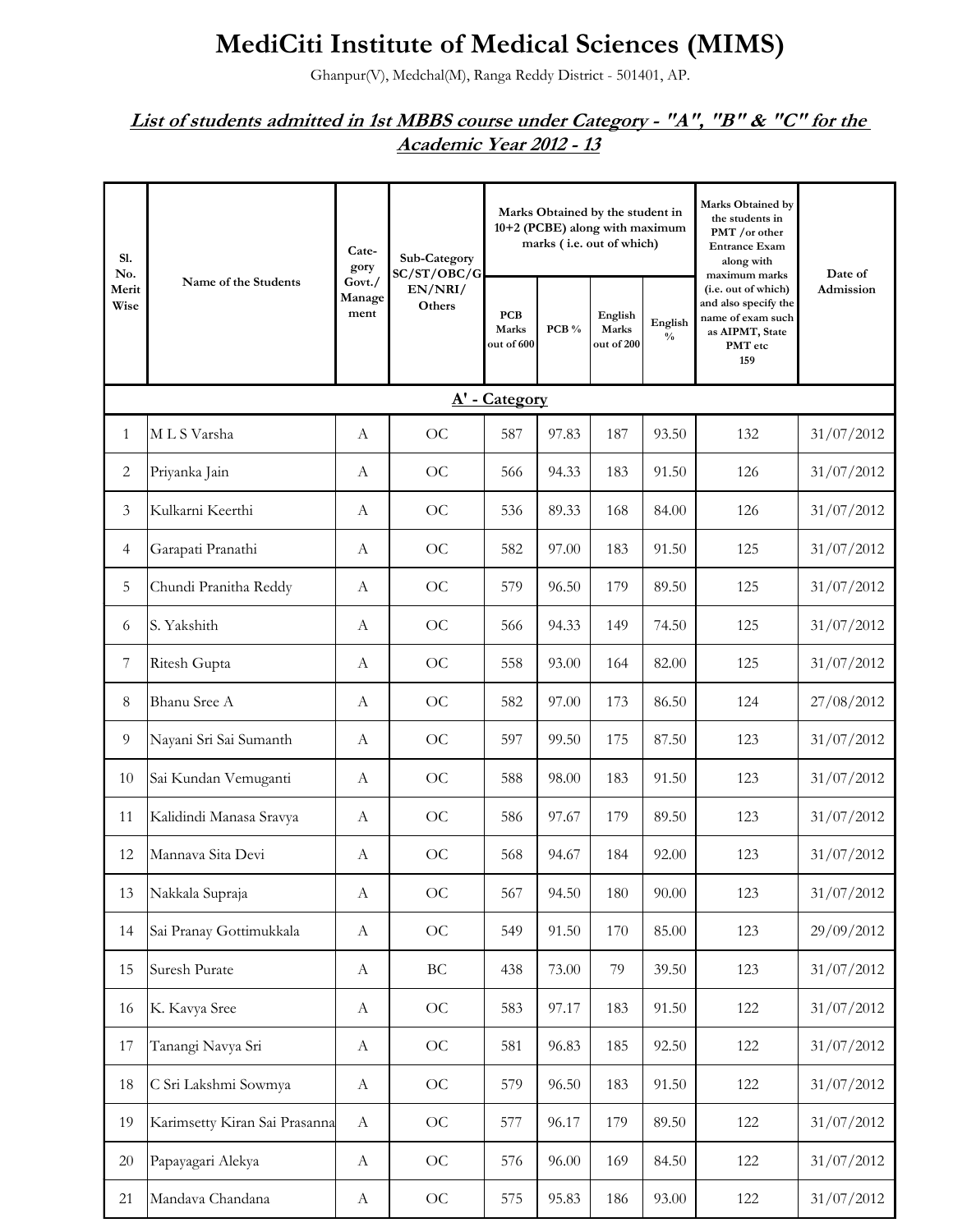| S1.<br>No.    | Name of the Students               | Cate-<br>gory            | Sub-Category                     |                                   |       | Marks Obtained by the student in<br>10+2 (PCBE) along with maximum<br>marks (i.e. out of which) |                          | Marks Obtained by<br>the students in<br>PMT /or other<br><b>Entrance Exam</b><br>along with<br>maximum marks | Date of<br>Admission |
|---------------|------------------------------------|--------------------------|----------------------------------|-----------------------------------|-------|-------------------------------------------------------------------------------------------------|--------------------------|--------------------------------------------------------------------------------------------------------------|----------------------|
| Merit<br>Wise |                                    | Govt./<br>Manage<br>ment | SC/ST/OBC/G<br>EN/NRI/<br>Others | <b>PCB</b><br>Marks<br>out of 600 | PCB % | English<br>Marks<br>out of 200                                                                  | English<br>$\frac{0}{0}$ | (i.e. out of which)<br>and also specify the<br>name of exam such<br>as AIPMT, State<br>PMT etc<br>159        |                      |
| 22            | B. Vidya Sri                       | A                        | <b>OC</b>                        | 597                               | 99.50 | 183                                                                                             | 91.50                    | 121                                                                                                          | 31/07/2012           |
| 23            | Sai Madhuha Kanakamalla            | $\mathbf{A}$             | <b>OC</b>                        | 596                               | 99.33 | 189                                                                                             | 94.50                    | 121                                                                                                          | 31/07/2012           |
| 24            | Pathakamudi Poojitha               | $\mathbf{A}$             | <b>OC</b>                        | 589                               | 98.17 | 186                                                                                             | 93.00                    | 121                                                                                                          | 31/07/2012           |
| 25            | Dintakurthi Ragha Renuka           | $\mathbf{A}$             | <b>OC</b>                        | 587                               | 97.83 | 174                                                                                             | 87.00                    | 121                                                                                                          | 31/07/2012           |
| 26            | Kodimala Shiva Charana             | $\mathbf{A}$             | <b>OC</b>                        | 586                               | 97.67 | 175                                                                                             | 87.50                    | 121                                                                                                          | 31/07/2012           |
| 27            | Kakumanu Flora Margaret<br>Mirchal | A                        | <b>OC</b>                        | 580                               | 96.67 | 178                                                                                             | 89.00                    | 121                                                                                                          | 28/08/2012           |
| 28            | Vangala Pavani                     | A                        | OC                               | 598                               | 99.67 | 180                                                                                             | 90.00                    | 119                                                                                                          | 29/08/2012           |
| 29            | K. Manasa                          | $\mathbf{A}$             | BC                               | 563                               | 93.83 | 176                                                                                             | 88.00                    | 119                                                                                                          | 31/07/2012           |
| 30            | K. Bhavana Dhana Laxmi             | $\mathbf{A}$             | BC                               | 562                               | 93.67 | 182                                                                                             | 91.00                    | 118                                                                                                          | 31/07/2012           |
| 31            | Thota Tejaswini                    | A                        | BC                               | 572                               | 95.33 | 178                                                                                             | 89.00                    | 116                                                                                                          | 31/07/2012           |
| 32            | Gavval Shruti                      | A                        | BC                               | 568                               | 94.67 | 171                                                                                             | 85.50                    | 115                                                                                                          | 31/07/2012           |
| 33            | Puljarla Suhas Goud                | A                        | $\operatorname{BC}$              | 555                               | 92.50 | 177                                                                                             | 88.50                    | 115                                                                                                          | 31/07/2012           |
| 34            | Sneha T                            | A                        | BC                               | 594                               | 99.00 | 180                                                                                             | 90.00                    | 114                                                                                                          | 31/07/2012           |
| 35            | Thakur Manisha                     | $\mathbf{A}$             | $\operatorname{BC}$              | 589                               | 98.17 | 182                                                                                             | 91.00                    | 114                                                                                                          | 31/07/2012           |
| 36            | Aparna Sarwade                     | $\boldsymbol{A}$         | $\operatorname{BC}$              | 585                               | 97.50 | 183                                                                                             | 91.50                    | 114                                                                                                          | 31/07/2012           |
| 37            | Allamuneni Ritu Rao                | $\mathbf{A}$             | $\rm OC$                         | 576                               | 96.00 | 160                                                                                             | 80.00                    | 114                                                                                                          | 31/07/2012           |
| 38            | Radham Ruthika                     | $\mathbf{A}$             | $\operatorname{BC}$              | 569                               | 94.83 | 185                                                                                             | 92.50                    | 114                                                                                                          | 31/07/2012           |
| 39            | Godugu Ajay Kumar Yadav            | $\mathbf{A}$             | $\operatorname{BC}$              | 553                               | 92.17 | 184                                                                                             | 92.00                    | 114                                                                                                          | 31/07/2012           |
| 40            | Puvvula Sai Venkatesh              | $\boldsymbol{\rm{A}}$    | $\operatorname{BC}$              | 547                               | 91.17 | 179                                                                                             | 89.50                    | 114                                                                                                          | 31/07/2012           |
| 41            | Monagari Hima Varsha               | $\mathbf{A}$             | $\operatorname{BC}$              | 595                               | 99.17 | 188                                                                                             | 94.00                    | 113                                                                                                          | 31/07/2012           |
| 42            | Isha Hajara Mohammad               | $\mathbf{A}$             | $\operatorname{BC}$              | 588                               | 98.00 | 184                                                                                             | 92.00                    | 113                                                                                                          | 31/07/2012           |
| 43            | K. Vaishnavi                       | $\mathbf{A}$             | $\operatorname{BC}$              | 583                               | 97.17 | 185                                                                                             | 92.50                    | 112                                                                                                          | 31/07/2012           |
| 44            | Jagarlamudi Avinash                | $\mathbf{A}$             | <b>OC</b>                        | 582                               | 97.00 | 169                                                                                             | 84.50                    | 112                                                                                                          | 27/08/2012           |
| 45            | Malisetty Sreenivas Sai            | $\mathbf{A}$             | $\operatorname{BC}$              | 581                               | 96.83 | 170                                                                                             | 85.00                    | 112                                                                                                          | 31/07/2012           |
| 46            | Fadheela Ahmed                     | $\mathbf{A}$             | $\operatorname{BC}$              | 577                               | 96.17 | 175                                                                                             | 87.50                    | 112                                                                                                          | 31/07/2012           |
| 47            | Keerthi Shruthi                    | $\mathbf{A}$             | $\operatorname{BC}$              | 568                               | 94.67 | 188                                                                                             | 94.00                    | 112                                                                                                          | 31/07/2012           |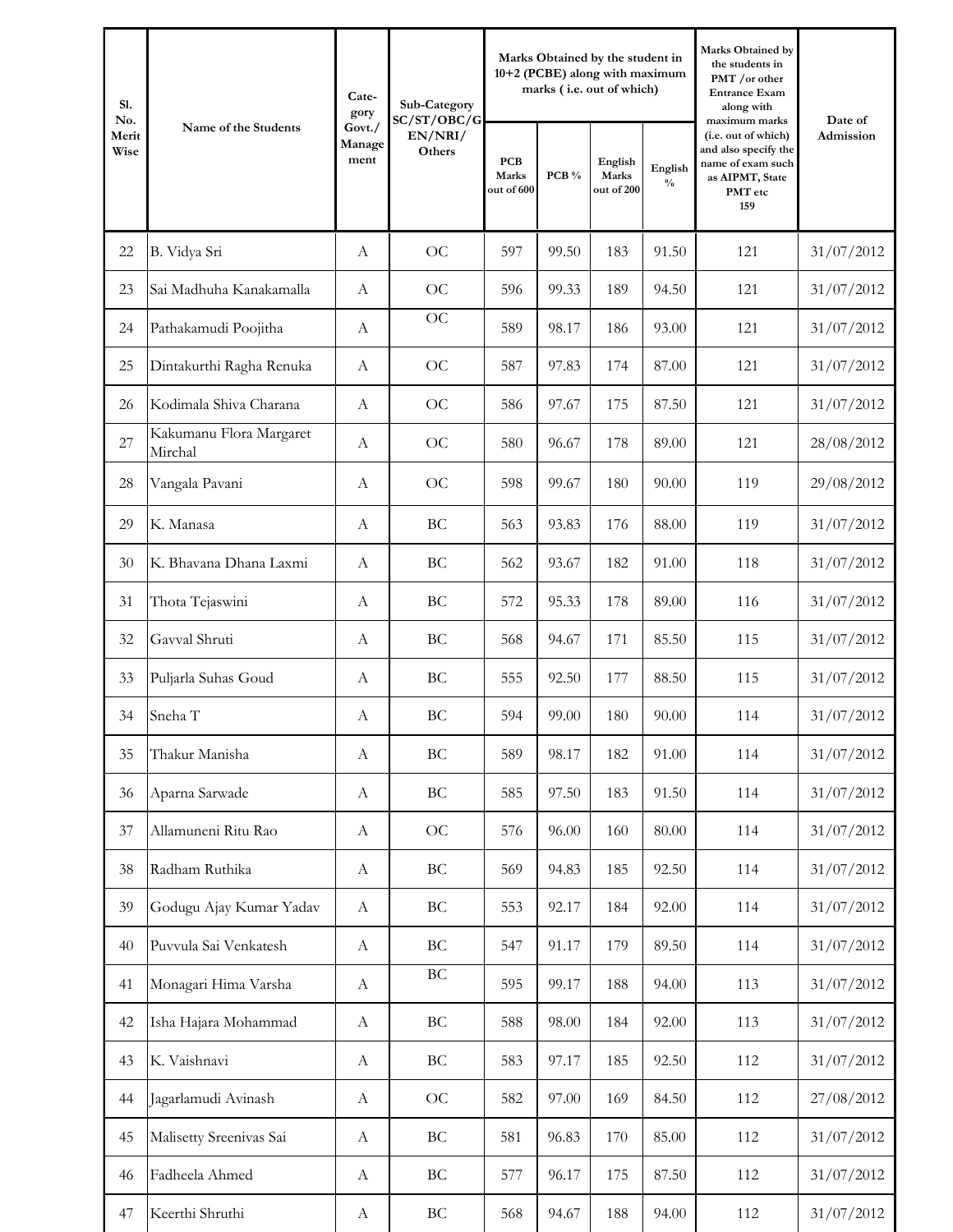| S1.<br>No.    | Name of the Students     | Cate-<br>gory            | Sub-Category<br>SC/ST/OBC/G         |                                   |       | Marks Obtained by the student in<br>10+2 (PCBE) along with maximum<br>marks (i.e. out of which) |                          | Marks Obtained by<br>the students in<br>PMT /or other<br><b>Entrance Exam</b><br>along with<br>maximum marks | Date of    |
|---------------|--------------------------|--------------------------|-------------------------------------|-----------------------------------|-------|-------------------------------------------------------------------------------------------------|--------------------------|--------------------------------------------------------------------------------------------------------------|------------|
| Merit<br>Wise |                          | Govt./<br>Manage<br>ment | EN/NRI/<br>Others                   | <b>PCB</b><br>Marks<br>out of 600 | PCB % | English<br>Marks<br>out of 200                                                                  | English<br>$\frac{0}{0}$ | (i.e. out of which)<br>and also specify the<br>name of exam such<br>as AIPMT, State<br>PMT etc<br>159        | Admission  |
| 48            | Saniya Mahdi             | А                        | BC                                  | 556                               | 92.67 | 177                                                                                             | 88.50                    | 112                                                                                                          | 31/07/2012 |
| 49            | Seekuri Divya Jyothi     | A                        | <b>BC</b>                           | 594                               | 99.00 | 173                                                                                             | 86.50                    | 111                                                                                                          | 31/07/2012 |
| 50            | Pannati Aparna           | $\boldsymbol{A}$         | <b>BC</b>                           | 588                               | 98.00 | 192                                                                                             | 96.00                    | 111                                                                                                          | 31/07/2012 |
| 51            | S. P. Shruthi            | $\boldsymbol{A}$         | BC                                  | 573                               | 95.50 | 173                                                                                             | 86.50                    | 111                                                                                                          | 31/07/2012 |
| 52            | Karthik Rathod           | $\mathbf{A}$             | <b>ST</b>                           | 440                               | 73.33 | 176                                                                                             | 88.00                    | 111                                                                                                          | 31/07/2012 |
| 53            | G. A. Abhilash           | $\boldsymbol{A}$         | <b>BC</b>                           | 569                               | 94.83 | 180                                                                                             | 90.00                    | 109                                                                                                          | 31/07/2012 |
| 54            | Rizwana Tehseen          | A                        | <b>BC</b>                           | 589                               | 98.17 | 187                                                                                             | 93.50                    | 107                                                                                                          | 31/07/2012 |
| 55            | Vidyadhari Karne         | А                        | BC                                  | 255/<br>300                       | 85.00 | 92/100                                                                                          | 92.00                    | 107                                                                                                          | 31/07/2012 |
| 56            | Nampally Nikhil          | А                        | BC                                  | 496                               | 82.67 | 123                                                                                             | 61.50                    | 107                                                                                                          | 31/07/2012 |
| 57            | Ramavath Gopal           | А                        | <b>ST</b>                           | 496                               | 82.67 | 151                                                                                             | 75.50                    | 106                                                                                                          | 28/08/2012 |
| 58            | Ashwini Praveen          | $\mathbf{A}$             | BC                                  | 578                               | 96.33 | 180                                                                                             | 90.00                    | 105                                                                                                          | 31/07/2012 |
| 59            | Deeti Jyothi             | А                        | BC                                  | 507                               | 84.50 | 140                                                                                             | 70.00                    | 105                                                                                                          | 31/07/2012 |
| 60            | Padarthi Priyanka        | А                        | BC                                  | 524                               | 87.33 | 166                                                                                             | 83.00                    | 103                                                                                                          | 27/08/2012 |
| 61            | Akarapu Rajitha          | $\boldsymbol{A}$         | SC                                  | 485                               | 80.83 | 144                                                                                             | 72.00                    | 103                                                                                                          | 31/07/2012 |
| 62            | Rayudu Rahul             | $\boldsymbol{A}$         | $\ensuremath{\mathcal{S}}\xspace C$ | 502                               | 83.67 | 175                                                                                             | 87.50                    | 102                                                                                                          | 31/07/2012 |
| 63            | K. Ojaswitha             | $\boldsymbol{A}$         | BC                                  | 586                               | 97.67 | 190                                                                                             | 95.00                    | 101                                                                                                          | 31/07/2012 |
| 64            | Banoth Sravani           | $\boldsymbol{A}$         | $\ensuremath{\mathrm{ST}}$          | 581                               | 96.83 | 184                                                                                             | 92.00                    | 101                                                                                                          | 31/07/2012 |
| 65            | Rathod Prabhakar         | $\boldsymbol{A}$         | $\ensuremath{\mathrm{ST}}$          | 1376/<br>1500                     | 91.73 | 381/<br>500                                                                                     | 76.20                    | 101                                                                                                          | 31/07/2012 |
| 66            | K. Sandhya Rani          | $\boldsymbol{A}$         | $\ensuremath{\mathrm{ST}}$          | 544                               | 90.67 | 173                                                                                             | 86.50                    | 101                                                                                                          | 31/07/2012 |
| 67            | Baja Mharris Samson      | $\boldsymbol{A}$         | $\ensuremath{\mathcal{S}}\xspace C$ | 535                               | 89.17 | 142                                                                                             | 71.00                    | 99                                                                                                           | 31/07/2012 |
| 68            | Ghanapuram Rama Raju     | $\boldsymbol{A}$         | <b>SC</b>                           | 523                               | 87.17 | 169                                                                                             | 84.50                    | 99                                                                                                           | 31/07/2012 |
| 69            | Varikilla Vamshi Krishna | $\boldsymbol{A}$         | SC                                  | 517                               | 86.17 | 158                                                                                             | 79.00                    | 99                                                                                                           | 27/08/2012 |
| 70            | Rudraksha Sahithi        | $\boldsymbol{A}$         | <b>SC</b>                           | 564                               | 94.00 | 178                                                                                             | 89.00                    | 97                                                                                                           | 31/07/2012 |
| 71            | B. Spandana              | $\boldsymbol{A}$         | <b>SC</b>                           | 547                               | 91.17 | 181                                                                                             | 90.50                    | 97                                                                                                           | 31/07/2012 |
| 72            | Amudala Rakesh           | $\boldsymbol{A}$         | $\ensuremath{\mathsf{SC}}$          | 573                               | 95.50 | 168                                                                                             | 84.00                    | 96                                                                                                           | 31/07/2012 |
| 73            | Yerra Neelima            | $\boldsymbol{A}$         | $\ensuremath{\mathsf{SC}}$          | 561                               | 93.50 | 173                                                                                             | 86.50                    | 95                                                                                                           | 27/08/2012 |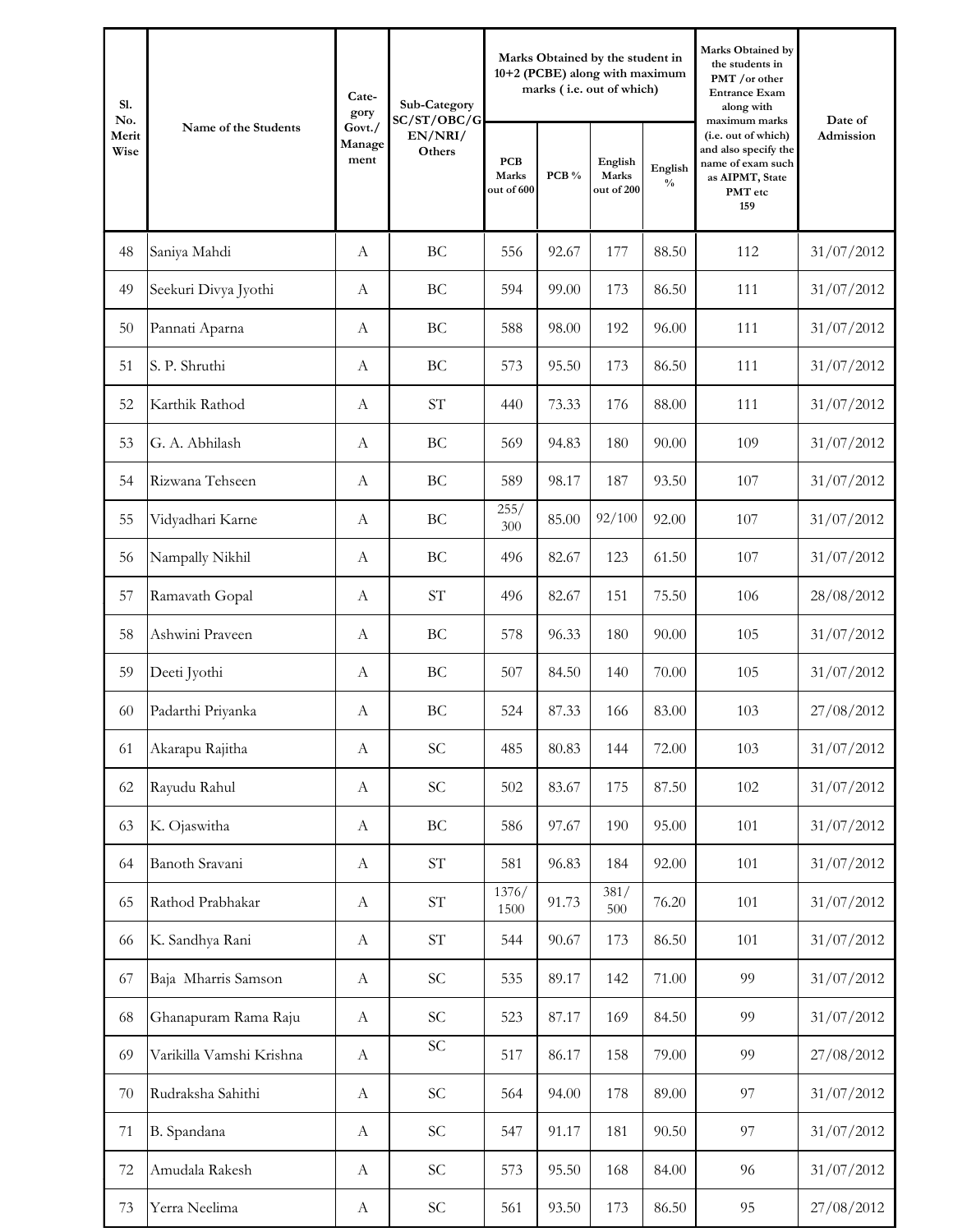| S1.<br>No.    | Name of the Students            | Cate-<br>gory            | Sub-Category<br>SC/ST/OBC/G       |                                   |       | Marks Obtained by the student in<br>10+2 (PCBE) along with maximum<br>marks (i.e. out of which) |                          | Marks Obtained by<br>the students in<br>PMT /or other<br><b>Entrance Exam</b><br>along with<br>maximum marks | Date of<br>Admission |
|---------------|---------------------------------|--------------------------|-----------------------------------|-----------------------------------|-------|-------------------------------------------------------------------------------------------------|--------------------------|--------------------------------------------------------------------------------------------------------------|----------------------|
| Merit<br>Wise |                                 | Govt./<br>Manage<br>ment | EN/NRI/<br>Others                 | <b>PCB</b><br>Marks<br>out of 600 | PCB % | English<br>Marks<br>out of 200                                                                  | English<br>$\frac{0}{0}$ | (i.e. out of which)<br>and also specify the<br>name of exam such<br>as AIPMT, State<br>PMT etc<br>159        |                      |
| 74            | Bathula Apoorva                 | A                        | SC                                | 558                               | 93.00 | 174                                                                                             | 87.00                    | 95                                                                                                           | 31/07/2012           |
| 75            | Hyra Deepthi Sindhuja           | $\boldsymbol{A}$         | <b>SC</b>                         | 554                               | 92.33 | 186                                                                                             | 93.00                    | 95                                                                                                           | 31/07/2012           |
|               |                                 |                          |                                   | <b>B'</b> - Category              |       |                                                                                                 |                          |                                                                                                              |                      |
| 76            | S. Sindhu Reddy                 | $\mathbf B$              | <b>OC</b>                         | 571                               | 95.17 | 176                                                                                             | 88.00                    | 123                                                                                                          | 31/07/2012           |
| 77            | P. Sadvika                      | B                        | <b>OC</b>                         | 569                               | 94.83 | 186                                                                                             | 93.00                    | 119                                                                                                          | 31/07/2012           |
| 78            | G. Vaishnavi                    | B                        | OC                                | 566                               | 94.33 | 183                                                                                             | 91.50                    | 119                                                                                                          | 31/07/2012           |
| 79            | Jayshree Jhawar                 | B                        | <b>OC</b>                         | 583                               | 97.17 | 171                                                                                             | 85.50                    | 118                                                                                                          | 31/07/2012           |
| 80            | Gayathri M                      | B                        | <b>OC</b>                         | 577                               | 96.17 | 188                                                                                             | 94.00                    | 118                                                                                                          | 31/07/2012           |
| 81            | Sruthi Subramanian              | B                        | <b>OC</b>                         | 588                               | 98.00 | 181                                                                                             | 90.50                    | 116                                                                                                          | 29/09/2012           |
| 82            | Yama Uma Bharathi               | B                        | BC                                | 585                               | 97.50 | 186                                                                                             | 93.00                    | 110                                                                                                          | 31/07/2012           |
| 83            | Ramayanam Venkata Sai Kiran     | $\mathbf B$              | BC                                | 537                               | 89.50 | 161                                                                                             | 80.50                    | 110                                                                                                          | 31/07/2012           |
| 84            | Jana Lakshmi Sindhura           | B                        | BC                                | 570                               | 95.00 | 183                                                                                             | 91.50                    | 108                                                                                                          | 31/07/2012           |
| 85            | Peddy Komala                    | B                        | BC                                | 550                               | 91.67 | 179                                                                                             | 89.50                    | 108                                                                                                          | 27/08/2012           |
| 86            | K. Phoebe Prerna                | $\mathbf B$              | $\operatorname{BC}$               | 528                               | 88.00 | 168                                                                                             | 84.00                    | 105                                                                                                          | 31/07/2012           |
| 87            | Banoth Kavitha                  | $\mathbf B$              | $\ensuremath{\mathrm{ST}}$        | 570                               | 95.00 | 153                                                                                             | 76.50                    | 95                                                                                                           | 31/07/2012           |
| 88            | Jamily Sravya Keerthi           | $\bf{B}$                 | $\operatorname{BC}$               | 590                               | 98.33 | 179                                                                                             | 89.50                    | 94                                                                                                           | 31/07/2012           |
| 89            | Ravela Rajesh                   | $\bf{B}$                 | SC                                | 520                               | 86.67 | 168                                                                                             | 84.00                    | 94                                                                                                           | 31/07/2012           |
| 90            | Naidu Tejaswini                 | B                        | $\ensuremath{\mathbf{SC}}\xspace$ | 529                               | 88.17 | 165                                                                                             | 82.50                    | 92                                                                                                           | 27/08/2012           |
|               |                                 |                          |                                   | C' - Category                     |       |                                                                                                 |                          |                                                                                                              |                      |
| 91            | Sukhavasi Ramya Priya           | ${\cal C}$               | OC                                | 586                               | 97.66 | 178                                                                                             | 89.90                    | $***$                                                                                                        | 30/07/2012           |
| 92            | Mallipeddi Lohitha              | $\mathsf C$              | OC                                | 581                               | 96.83 | 167                                                                                             | 83.50                    | $***$                                                                                                        | 31/07/2012           |
| 93            | Sravanthi Chintapalli           | ${\cal C}$               | $\rm OC$                          | 287/<br>300                       | 95.66 | 81/100                                                                                          | 81.00                    | $***$                                                                                                        | 31/07/2012           |
| 94            | Sphurti P                       | $\mathsf C$              | <b>OC</b>                         | 571                               | 95.16 | 182                                                                                             | 91.00                    | $***$                                                                                                        | 31/07/2012           |
| 95            | Vallabhaneni Maithri            | $\mathsf C$              | OC                                | 565                               | 94.10 | 186                                                                                             | 93.00                    | $***$                                                                                                        | 31/07/2012           |
| 96            | K.V. Pavithra Rao               | $\mathsf C$              | OC                                | 564                               | 94.00 | 183                                                                                             | 91.50                    | $***$                                                                                                        | 31/07/2012           |
| 97            | Venkata Bharat Chandra<br>Katta | $\mathsf C$              | <b>OC</b>                         | 564                               | 94.00 | 174                                                                                             | 87.00                    | $***$                                                                                                        | 31/07/2012           |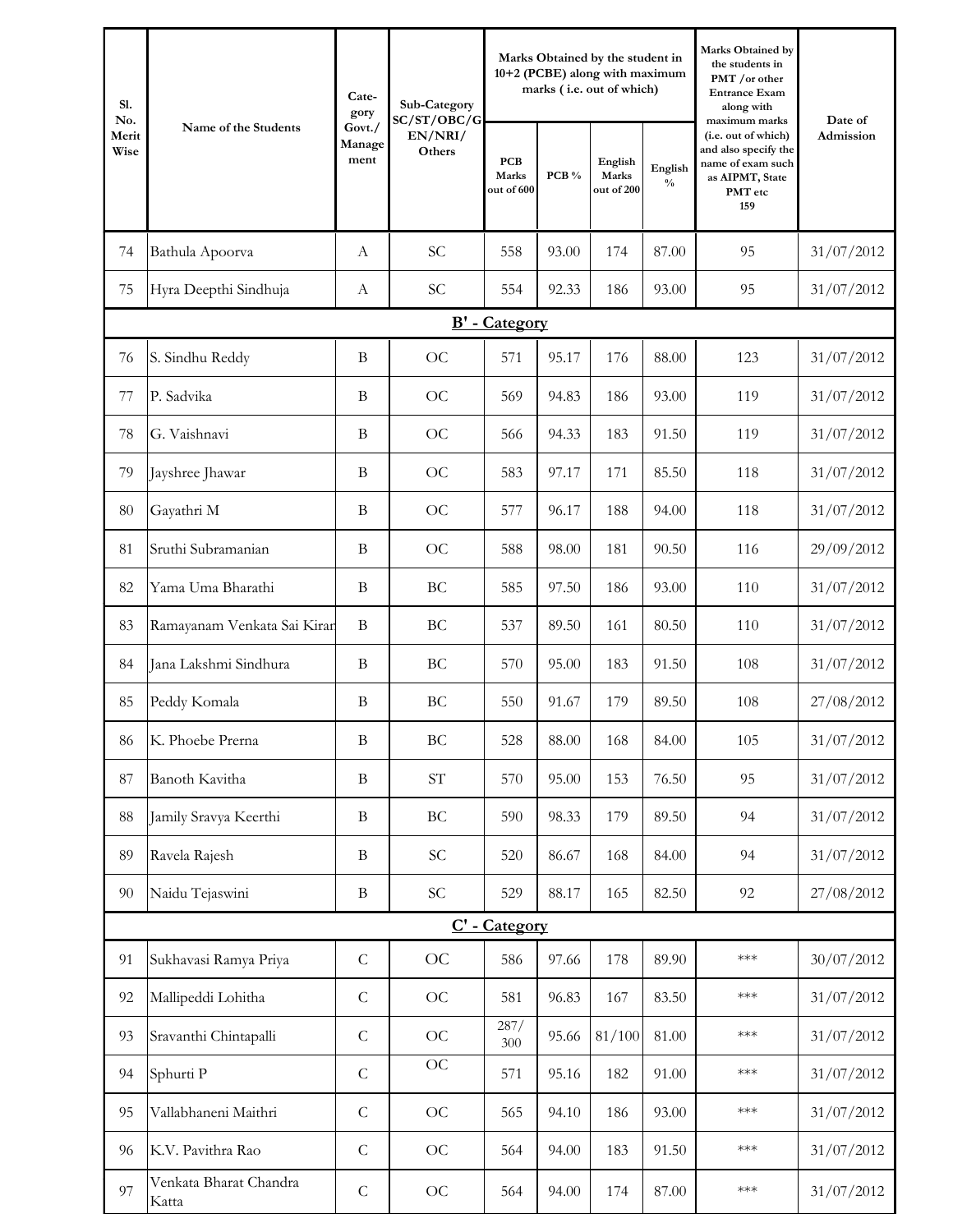| S1.<br>No.    | Name of the Students    | Cate-<br>gory            | Sub-Category<br>SC/ST/OBC/G |                                   |       | Marks Obtained by the student in<br>10+2 (PCBE) along with maximum<br>marks (i.e. out of which) |                          | Marks Obtained by<br>the students in<br>PMT /or other<br><b>Entrance Exam</b><br>along with<br>maximum marks | Date of    |
|---------------|-------------------------|--------------------------|-----------------------------|-----------------------------------|-------|-------------------------------------------------------------------------------------------------|--------------------------|--------------------------------------------------------------------------------------------------------------|------------|
| Merit<br>Wise |                         | Govt./<br>Manage<br>ment | EN/NRI/<br>Others           | <b>PCB</b><br>Marks<br>out of 600 | PCB % | English<br>Marks<br>out of 200                                                                  | English<br>$\frac{0}{0}$ | (i.e. out of which)<br>and also specify the<br>name of exam such<br>as AIPMT, State<br>PMT etc<br>159        | Admission  |
| 98            | Sai Spandana M.         | $\mathsf{C}$             | OC                          | 560                               | 93.33 | 184                                                                                             | 92.00                    | ***                                                                                                          | 31/07/2012 |
| 99            | P. Ananya               | $\overline{C}$           | OC                          | 553                               | 92.16 | 179                                                                                             | 89.50                    | $***$                                                                                                        | 30/07/2012 |
| 100           | V. Satish Kumar         | $\mathcal{C}$            | OC                          | 552                               | 92.00 | 173                                                                                             | 86.50                    | ***                                                                                                          | 31/07/2012 |
| 101           | Vangala Uday Kumar      | $\mathcal{C}$            | OC                          | 552                               | 92.00 | 170                                                                                             | 85.00                    | ***                                                                                                          | 31/07/2012 |
| 102           | V. Divya                | $\mathcal{C}$            | OC                          | 549                               | 91.50 | 175                                                                                             | 87.50                    | ***                                                                                                          | 30/07/2012 |
| 103           | M. Sri Dharani          | $\mathcal{C}$            | OC                          | 549                               | 91.50 | 175                                                                                             | 87.50                    | $***$                                                                                                        | 31/07/2012 |
| 104           | M. V. S. Bhavana        | $\mathcal{C}$            | OC                          | 548                               | 91.33 | 182                                                                                             | 91.00                    | $***$                                                                                                        | 31/07/2012 |
| 105           | A.S.P.V. Sai Saketh     | $\mathcal{C}$            | OC                          | 546                               | 91.00 | 167                                                                                             | 83.50                    | ***                                                                                                          | 31/07/2012 |
| 106           | K. Ravi Teja            | $\mathcal{C}$            | OC                          | 543                               | 90.50 | 179                                                                                             | 89.50                    | $***$                                                                                                        | 31/07/2012 |
| 107           | T. Sai Harishita Reddy  | $\mathcal{C}$            | OC                          | 542                               | 90.33 | 176                                                                                             | 88.00                    | ***                                                                                                          | 31/07/2012 |
| 108           | Aakula Priyanka         | $\mathcal{C}$            | BC                          | 541                               | 90.16 | 170                                                                                             | 85.00                    | $***$                                                                                                        | 31/07/2012 |
| 109           | A. Manvitha Reddy       | $\mathcal{C}$            | OC                          | 539                               | 89.83 | 185                                                                                             | 92.50                    | $***$                                                                                                        | 31/07/2012 |
| 110           | A. Sowjanya             | $\mathcal{C}$            | OC                          | 537                               | 89.50 | 170                                                                                             | 85.00                    | ***                                                                                                          | 31/07/2012 |
| 111           | Alluri Raghava Rao      | $\mathsf{C}$             | OC                          | 536                               | 89.33 | 176                                                                                             | 88.00                    | $***$                                                                                                        | 31/07/2012 |
| 112           | Beesam Goutham          | $\mathsf{C}$             | $\ensuremath{\mathbf{SC}}$  | 534                               | 89.00 | 187                                                                                             | 93.50                    | $***$                                                                                                        | 31/07/2012 |
| 113           | Vejendla Ramya          | ${\cal C}$               | OC                          | 533                               | 88.83 | 183                                                                                             | 91.50                    | $***$                                                                                                        | 31/07/2012 |
| 114           | Sukumar Nikhil Mehra .P | $\mathsf{C}$             | OC                          | 531                               | 88.50 | 175                                                                                             | 87.50                    | $***$                                                                                                        | 31/07/2012 |
| 115           | M. J. K. Sravanthi      | $\mathsf C$              | $\operatorname{BC}$         | 525                               | 87.50 | 175                                                                                             | 87.50                    | $***$                                                                                                        | 31/07/2012 |
| 116           | Ravali Suki Reddy       | $\mathsf C$              | OC                          | 520                               | 86.66 | 168                                                                                             | 84.00                    | $***$                                                                                                        | 30/07/2012 |
| 117           | Neha Sai M              | $\mathsf C$              | $\operatorname{BC}$         | 517                               | 86.16 | 184                                                                                             | 92.00                    | $***$                                                                                                        | 31/07/2012 |
| 118           | M. Prathyusha           | ${\bf C}$                | $\operatorname{BC}$         | 515                               | 85.83 | 167                                                                                             | 83.50                    | $***$                                                                                                        | 30/07/2012 |
| 119           | N. Sindhura Reddy       | $\mathsf{C}$             | OC                          | 515                               | 85.83 | 177                                                                                             | 88.50                    | $***$                                                                                                        | 31/07/2012 |
| 120           | S. Vineela              | $\mathsf C$              | $\operatorname{BC}$         | 515                               | 85.83 | 183                                                                                             | 91.50                    | $***$                                                                                                        | 31/07/2012 |
| 121           | M. Tanmayie Reddy       | $\mathsf C$              | OC                          | 491                               | 81.83 | 165                                                                                             | 82.50                    | $***$                                                                                                        | 31/07/2012 |
| 122           | G. Sathvik              | $\mathsf C$              | OC                          | 491                               | 81.83 | 156                                                                                             | 78.00                    | $***$                                                                                                        | 31/07/2012 |
| 123           | P. Sahithi Reddy        | ${\bf C}$                | $\rm OC$                    | 490                               | 81.66 | 184                                                                                             | 92.00                    | $***$                                                                                                        | 31/07/2012 |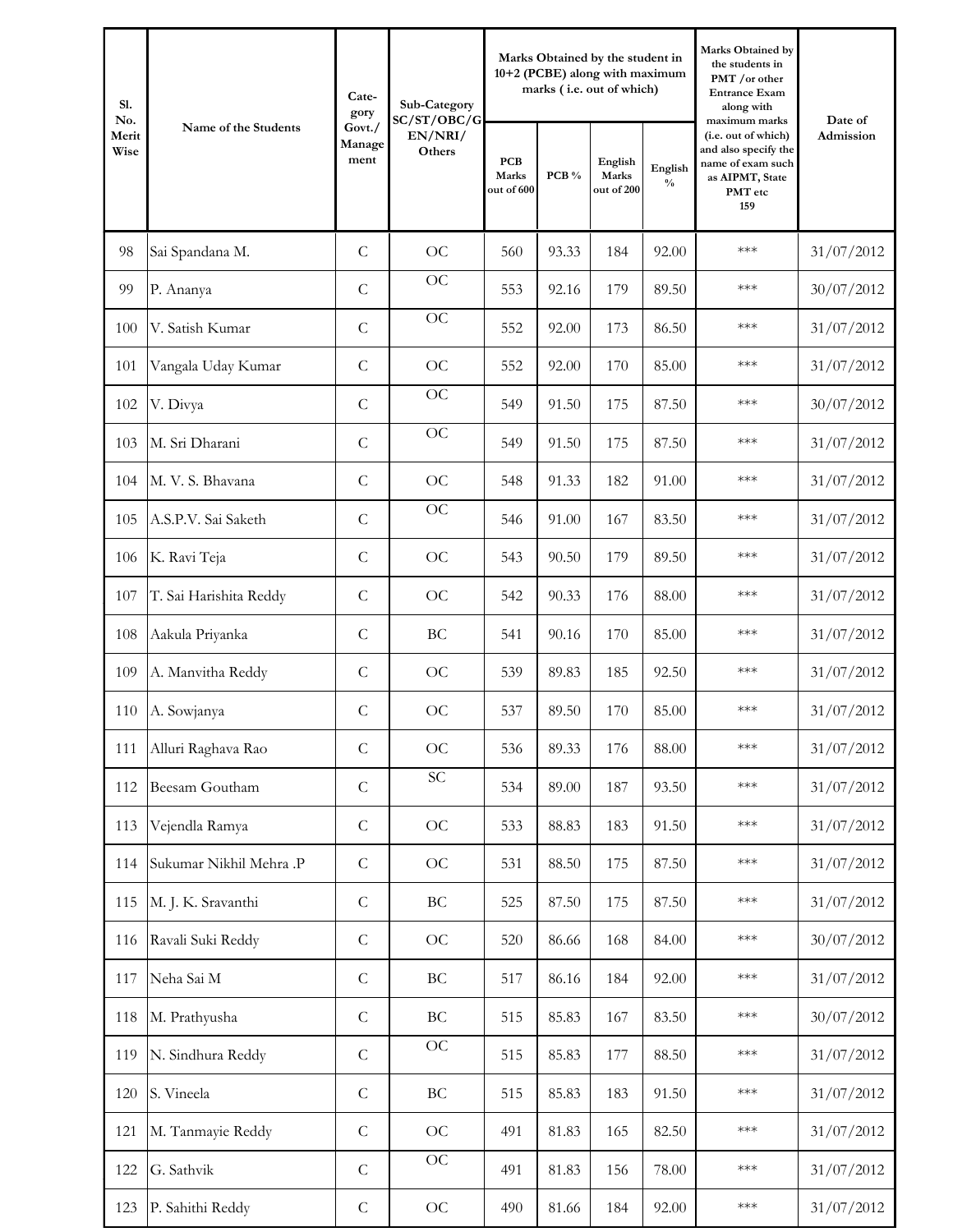| S1.<br>No.    | Name of the Students            | Cate-<br>Sub-Category<br>gory<br>SC/ST/OBC/G |                   |                                   |       |                                | Marks Obtained by the student in<br>10+2 (PCBE) along with maximum<br>marks (i.e. out of which) | Marks Obtained by<br>the students in<br>PMT /or other<br><b>Entrance Exam</b><br>along with<br>maximum marks | Date of    |
|---------------|---------------------------------|----------------------------------------------|-------------------|-----------------------------------|-------|--------------------------------|-------------------------------------------------------------------------------------------------|--------------------------------------------------------------------------------------------------------------|------------|
| Merit<br>Wise |                                 | Govt./<br>Manage<br>ment                     | EN/NRI/<br>Others | <b>PCB</b><br>Marks<br>out of 600 | PCB % | English<br>Marks<br>out of 200 | English<br>$\frac{0}{0}$                                                                        | (i.e. out of which)<br>and also specify the<br>name of exam such<br>as AIPMT, State<br>PMT etc<br>159        | Admission  |
| 124           | K. Navya                        | $\mathcal{C}$                                | OC                | 487                               | 81.17 | 161                            | 80.50                                                                                           | ***                                                                                                          | 31/07/2012 |
| 125           | K. Vaishnavi Reddy              | $\mathcal{C}$                                | OC                | 487                               | 81.16 | 163                            | 81.50                                                                                           | ***                                                                                                          | 31/07/2012 |
| 126           | R. Shreya Reddy                 | $\mathcal{C}$                                | OC                | 486                               | 81.00 | 161                            | 80.50                                                                                           | ***                                                                                                          | 30/07/2012 |
| 127           | V. Sreya                        | $\mathcal{C}$                                | OC                | 485                               | 80.83 | 176                            | 88.00                                                                                           | $***$                                                                                                        | 31/07/2012 |
| 128           | M. Madhumitha                   | $\mathcal{C}$                                | <b>SC</b>         | 472                               | 78.66 | 166                            | 83.00                                                                                           | ***                                                                                                          | 30/07/2012 |
| 129           | V. Manasiwini                   | $\mathsf{C}$                                 | OC                | 471                               | 78.50 | 171                            | 85.50                                                                                           | ***                                                                                                          | 31/07/2012 |
| 130           | G. Vishist Hari                 | $\mathcal{C}$                                | <b>BC</b>         | 466                               | 77.60 | 167                            | 83.50                                                                                           | ***                                                                                                          | 30/07/2012 |
| 131           | Pargiri Akhila                  | $\mathcal{C}$                                | OC                | 462                               | 77.00 | 166                            | 83.00                                                                                           | ***                                                                                                          | 30/07/2012 |
| 132           | B. Deepti                       | $\mathcal{C}$                                | OC                | 457                               | 76.10 | 183                            | 91.50                                                                                           | $***$                                                                                                        | 30/07/2012 |
| 133           | Neha Patlola                    | $\mathcal{C}$                                | BC                | 455                               | 75.83 | 165                            | 82.50                                                                                           | ***                                                                                                          | 31/07/2012 |
| 134           | Aalaya Haridas                  | $\mathcal{C}$                                | BC                | 453                               | 75.50 | 177                            | 88.50                                                                                           | ***                                                                                                          | 31/07/2012 |
| 135           | G. Samatha                      | $\mathcal{C}$                                | BC                | 444                               | 74.00 | 160                            | 80.00                                                                                           | ***                                                                                                          | 31/07/2012 |
| 136           | Kannan Kalyan                   | $\mathcal{C}$                                | OC                | 443                               | 73.83 | 146                            | 73.00                                                                                           | ***                                                                                                          | 31/07/2012 |
| 137           | K. Chaitanya Krishna            | $\mathsf C$                                  | BC                | 434                               | 72.33 | 150                            | 75.00                                                                                           | $***$                                                                                                        | 31/07/2012 |
| 138           | K. Supraja                      | $\mathsf{C}$                                 | BC                | 420                               | 70.00 | 158                            | 79.00                                                                                           | $***$                                                                                                        | 31/07/2012 |
| 139           | N. L. Aksitha Reddy             | ${\bf C}$                                    | OC                | 201/<br>300                       | 67.00 | 83/100                         | 83.00                                                                                           | $***$                                                                                                        | 31/07/2012 |
| 140           | A. S. Rajiv Reddy               | $\mathsf C$                                  | OC                | 402                               | 67.00 | 150                            | 75.00                                                                                           | $***$                                                                                                        | 31/07/2012 |
| 141           | Kondati Sai Sowmya              | $\mathsf C$                                  | BC                | 389                               | 64.83 | 130                            | 65.00                                                                                           | $***$                                                                                                        | 31/07/2012 |
| 142           | Vegunta Alekhya                 | $\mathsf C$                                  | OC                | 383                               | 63.83 | 163                            | 81.50                                                                                           | $***$                                                                                                        | 31/07/2012 |
| 143           | Gangasani Akhil Reddy           | $\mathsf{C}$                                 | OC                | <b>NRI</b>                        |       |                                | <b>NRI</b>                                                                                      | ###                                                                                                          | 30/07/2012 |
| 144           | Lalit Chandra Kummetha          | $\mathsf{C}$                                 | OC                | <b>NRI</b>                        |       |                                | <b>NRI</b>                                                                                      | ###                                                                                                          | 31/07/2012 |
| 145           | C. Rahul Yenigalla              | $\mathsf{C}$                                 | OC                | <b>NRI</b>                        |       |                                | $\rm NRI$                                                                                       | ###                                                                                                          | 31/07/2012 |
| 146           | Varadraj Kapil Karrah           | $\mathsf{C}$                                 | OC                | <b>NRI</b>                        |       |                                | <b>NRI</b>                                                                                      | ###                                                                                                          | 31/07/2012 |
| 147           | Jyotsna Bodhanpati              | $\mathsf C$                                  | OC                | <b>NRI</b>                        |       |                                | <b>NRI</b>                                                                                      | ###                                                                                                          | 31/07/2012 |
| 148           | Poojitha Reddy Gangam<br>Venkat | $\mathsf{C}$                                 | OC                | 540                               | 90.00 | 177                            | 88.50                                                                                           | $***$                                                                                                        | 18/08/2012 |